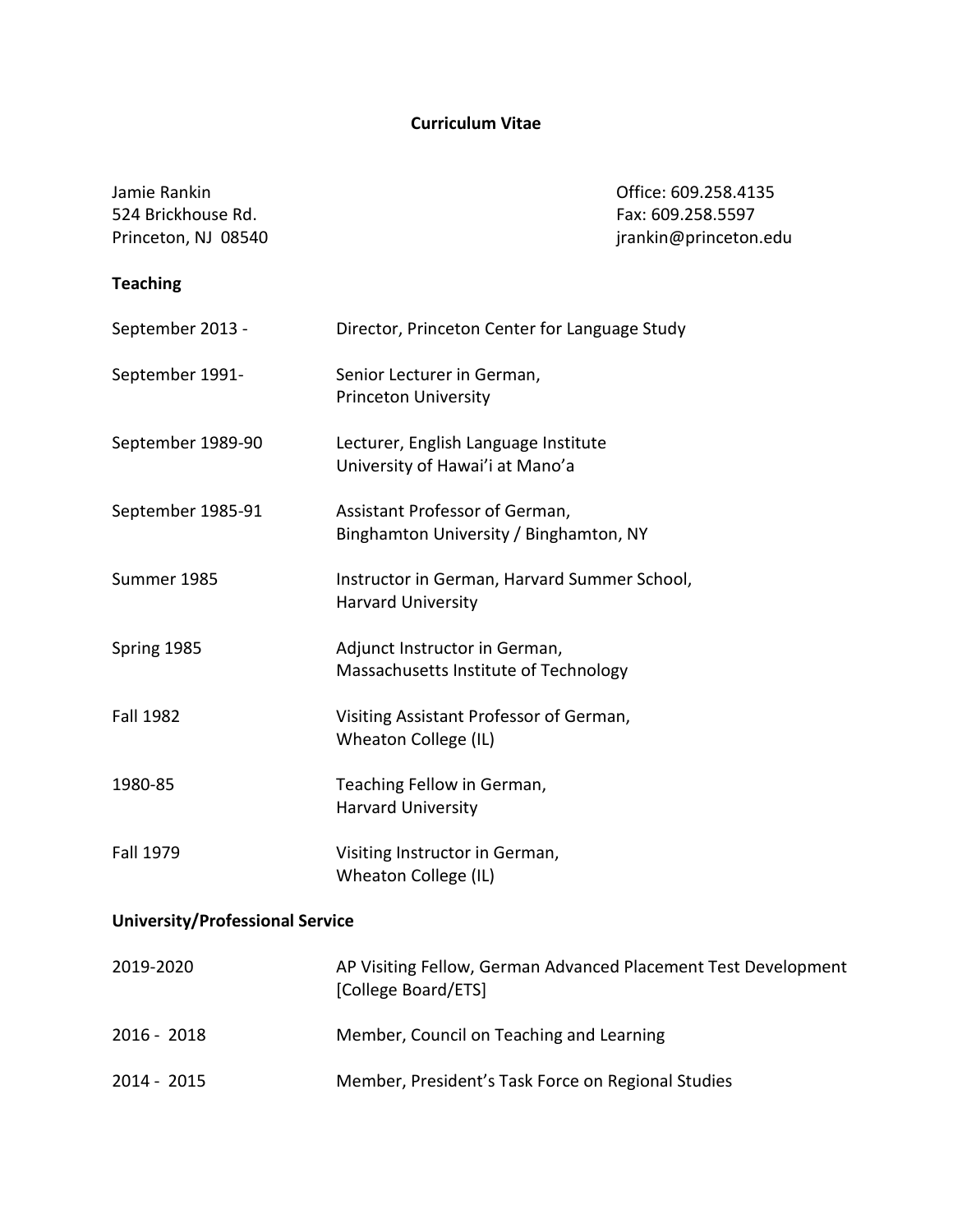| 2013          | Appointed Director of the Princeton Center for Language Study                                                            |  |
|---------------|--------------------------------------------------------------------------------------------------------------------------|--|
| $2011 - 2017$ | Member, Committee on Discipline                                                                                          |  |
| 2011-2012     | Member, Senior Lecturer Committee (chair: Caryl Emerson)                                                                 |  |
| 2010-2011     | Member of the sub-committee to investigate foreign language<br>instruction at Princeton University (chair: Diana Davies) |  |
| 2006-2008     | Member of the AP German Test Development<br>Committee (ETS/College Board)                                                |  |
| 2008          | Member of the Visiting Committee to evaluate the Department<br>Germanic Languages and Literatures, Harvard University    |  |
| 2008          | Member of the Visiting Committee to evaluate the Department of<br>German, Wellesley College                              |  |
| $2007 -$      | Faculty Fellow/Adviser: Whitman College                                                                                  |  |
| 2004 - 2006   | Member, Committee on Examinations & Standing                                                                             |  |
| $2003 -$      | Berlin Consortium for German Studies                                                                                     |  |
| $2000 - 2001$ | Departmental Representative                                                                                              |  |
| 1999 -        | Director: Princeton-in-Munich                                                                                            |  |
| 1995 - 1998   | <b>Bakke Fellowship Selection Committee</b>                                                                              |  |
| 1992 - 2007   | Faculty Fellow/Adviser: Mathey College                                                                                   |  |
| 1992 -        | The Consortium for Language Study                                                                                        |  |

## **Affiliations**

American Association of Teachers of German

Consulting Editor: *Die Unterrichtspraxis*

American Association of University Supervisors and Coordinators

Workshop Speaker, AATG [American Association of Teachers of German] National Office (1991 – present)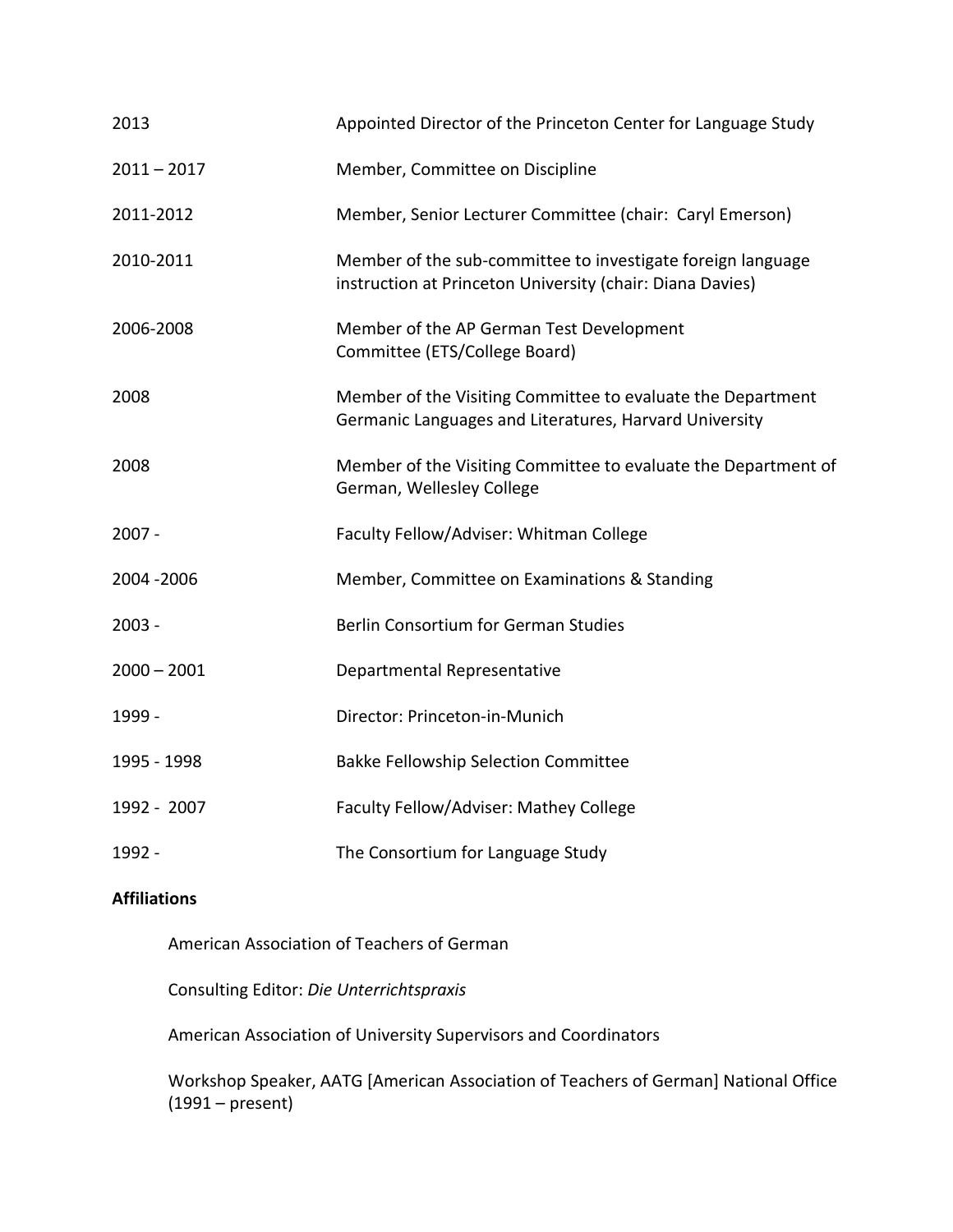### **Awards / Fellowships / Grants**

- 2014 Follow-up grant from the 250<sup>th</sup> Anniversary Fund to complete the work on **der|die|das:** Audio recordings (Princeton Broadcoast Center), web design (Cape Design), and back-end programming.
- 2013 Princeton University 250th Anniversary grant to develop **der|die|das,** an online first-year textbook for German 101, in collaboration with the Humanities Resource Center, OIT, and graduate student TA's in the German Department.
- 2011 Princeton University grant to develop the **München auf einen Klick** website (an interactive information website for participants in the Princeton-in-Munich program)
- 2009 Consortium grant for development of a Google-map website in conjunction with the Princeton-in-Munich program
- 2007 Elected by students in Phi Beta Kappa (Princeton chapter) as a Phi Beta Kappa *Teacher of Excellence*; June, 2007
- 2006 Consortium grant for development of a TA training website, incorporating interactive task descriptions, related digital media, and streaming videos of classroom presentations
- 2004 Consortium grant for development of online placement testing for incoming Princeton students
- 2003 Consortium grant for materials pertaining to Extensive Reading for Intermediate German (pilot program)
- 2002 Consortium grant for *Flash* application: streaming video and audio/text/pictures for Beginning Japanese
- 2000 Language Consortium grant for *Director* software program [interactive video/audio/text modules for German 101]
- 1999 Max Kade Foundation: support for Princeton-in-Munich
- 1998 250th Anniversary Fund: Curriculum Innovation Grant for the Princeton-in-Munich Program [German 107 taught in conjunction with the Goethe-Institut in Munich, Germany]
- 1998 250th Anniversary Fund: Grant for mentoring graduate student AI's teaching in German 101-102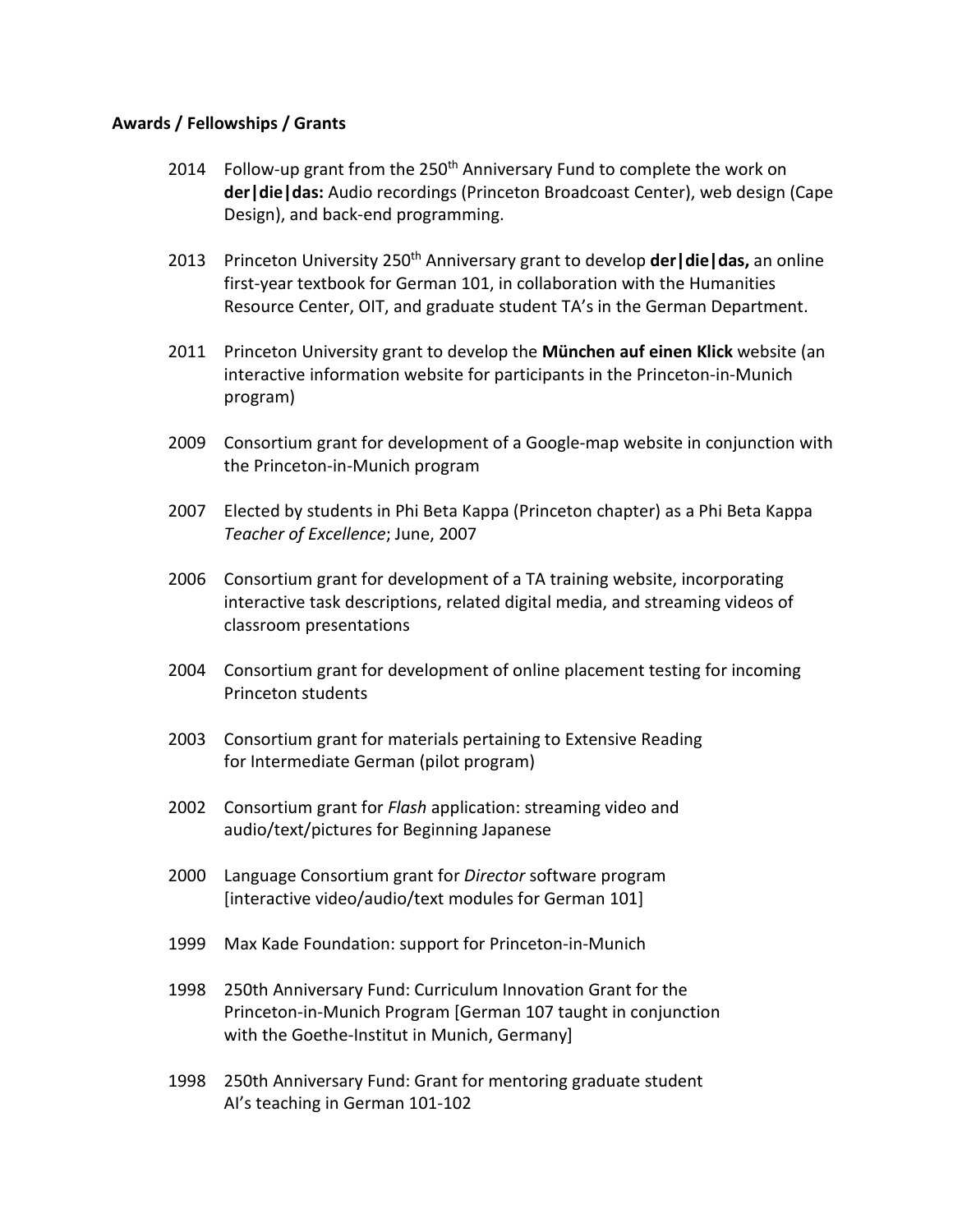- 1996 Princeton: President's Award for Excellence in Teaching
- 1996 250th Anniversary Fund: Curriculum Innovation Grant for a graduate student workshop on computer multi-media authoring
- 1996 Tuck Fund Grant for materials development in multi-media computer language teaching
- 1996 Princeton Language Consortium: Grant for additional computer software and on-site videotaping for the CD-ROM project.
- 1996 Princeton Language Consortium: Grant for a Workshop on Language Class Portfolios, for AI's teaching German 102
- 1995 Princeton Language Consortium Grant for HyperCard German 101 language lab program
- 1994 Princeton Language Consortium Grant: Testing Workshop to develop machine-scanned proficiency tests for incoming students [now used during Orientation in German, French, and Spanish]
- 1992 Princeton Language Consortium Grant for materials development: Video series for German 101 classroom use
- 1991 Winner of Chancellor's Award for Excellence in Teaching, State University of New York (SUNY) / Binghamton
- 1991 Winner of the President's Award for Excellence in Teaching, Binghamton University (SUNY)
- 1990 *Die Unterrichtspraxis*/AATG 1989 Article of the Year Award ("Re-visiting the Besuch der alten Dame")
- 1987 Junior Faculty Development Grant for participation in a conference for Foreign Teachers of German, sponsored by the Herder-Institut, Leipzig, GDR (July 1-21)
- 1983-84 Bundesstipendium from the Swiss government for research on Jeremias Gotthelf in Bern, Switzerland
- 1982 Jack Stein Prize ("for excellence in teaching German"), Harvard University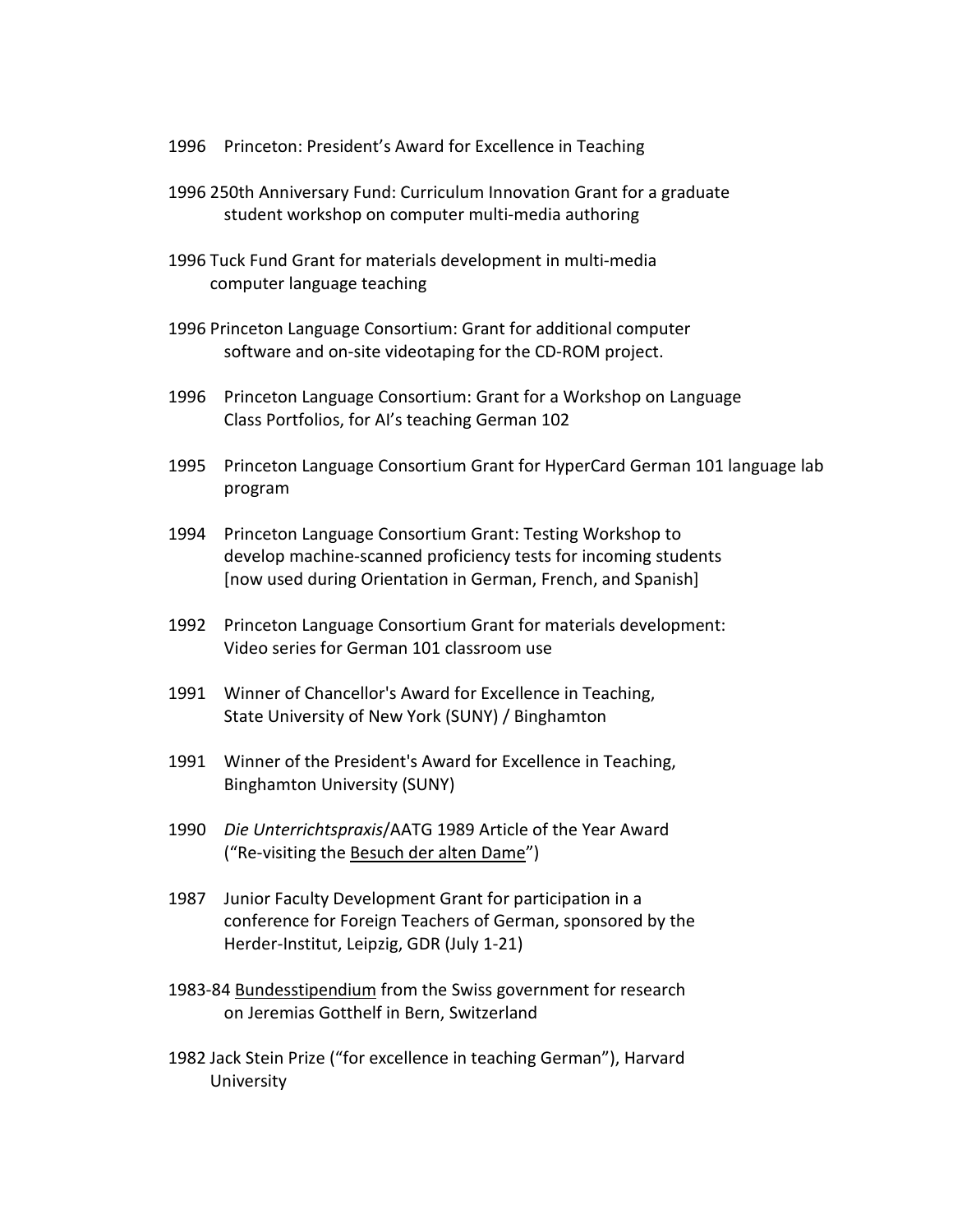- 1981 Harvard Committee on Undergraduate Education: Award for classroom excellence (based on student evaluations)
- 1980 Bernhard Blume Prize (academic honors for graduate study in German), Harvard University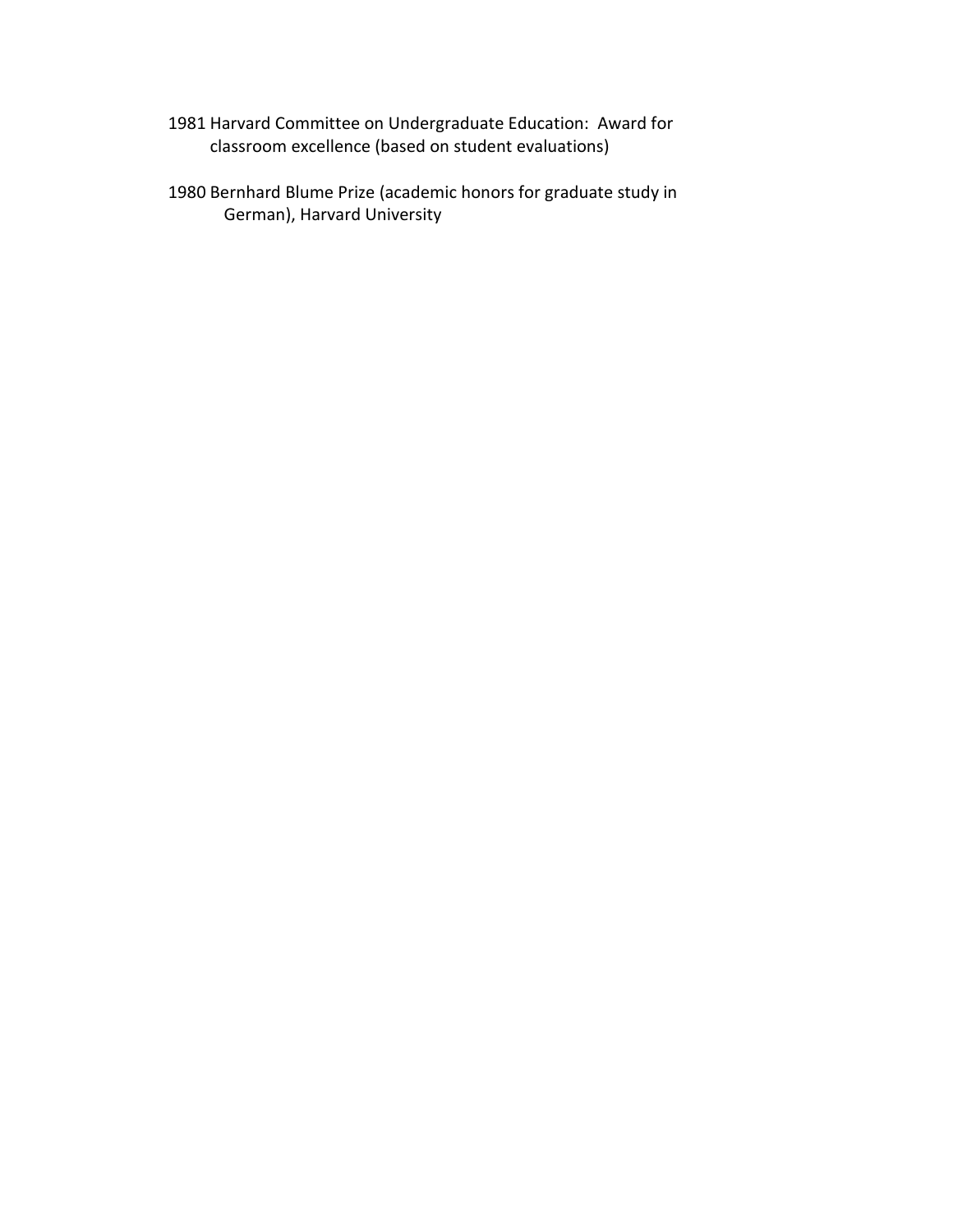## **Publications**

- der|die|das: Integrating vocabulary acquisition research into an L2 German curriculum. (2019). In Rott, S. & Ecke, P. (Eds.) *AAUSC Issues in Language Program Direction (2019): Acquiring L2 Vocabulary.* Boston: Cengage Publishing.
- *Handbuch zur deutschen Grammatik, 6/e,* with Larry Wells. (2016). Boston: Cengage Learning (500 pp.)
- *Handbuch zur deutschen Grammatik: Arbeitsheft 6/e,* with E. Pauline Hubbell. (2016). Boston: Cengage Learning (250 pp.).
- *Handbuch zur deutschen Grammatik, 5/e,* with Larry Wells. (2011). Boston: Cengage Learning (500 pp.).
- *Handbuch zur deutschen Grammatik: Arbeitsheft 5/e,* with E. Pauline Hubbell. (2011). Boston: Cengage Learning (250 pp.).
- *Wie geht's? 9/e*. 15 discrete-item chapter tests; update of the test bank*.* (2010). Boston: Cengage Learning.
- "The Role of Writing in Foreign Language (FL) Instruction: Research Insights for Teaching" (2008). In *AP German Language Special Focus: Writing in FL Instruction.*
- "Does Reading the Research Make a Difference? A Case Study of Teacher Growth in L2 German" (2006). (with Florian Becker). *Modern Language Journal, 90*, 353-372.
- "Easy Reader: An embedded study of extensive reading in intermediate German" (2006). *Die Unterrichtspraxis, 38,* 125-134. Winner: AATG Article of the Year, 2006.
- *Wie geht's? 8/e*, a digital test bank for instructors. Boston: Heinle & Thomson. 2006. (Multi-format testing options for assessment, to be selected and copied to address individual teacher/classroom preferences for testing.)
- *Handbuch zur deutschen Grammatik, 4/e,* with Larry Wells. (2004). Boston: Houghton Mifflin (450 pp.).
- *Handbuch zur deutschen Grammatik: Arbeitsheft 4/e,* with E. Pauline Hubbell. (2004). Boston: Houghton Mifflin (250 pp.).
- *Handbuch zur deutschen Grammatik, 4/e: Audio Program.* (2004). Boston: Houghton Mifflin. [scripts and task-based activities for listening comprehension modules, keyed to the chapters of the *Handbuch*]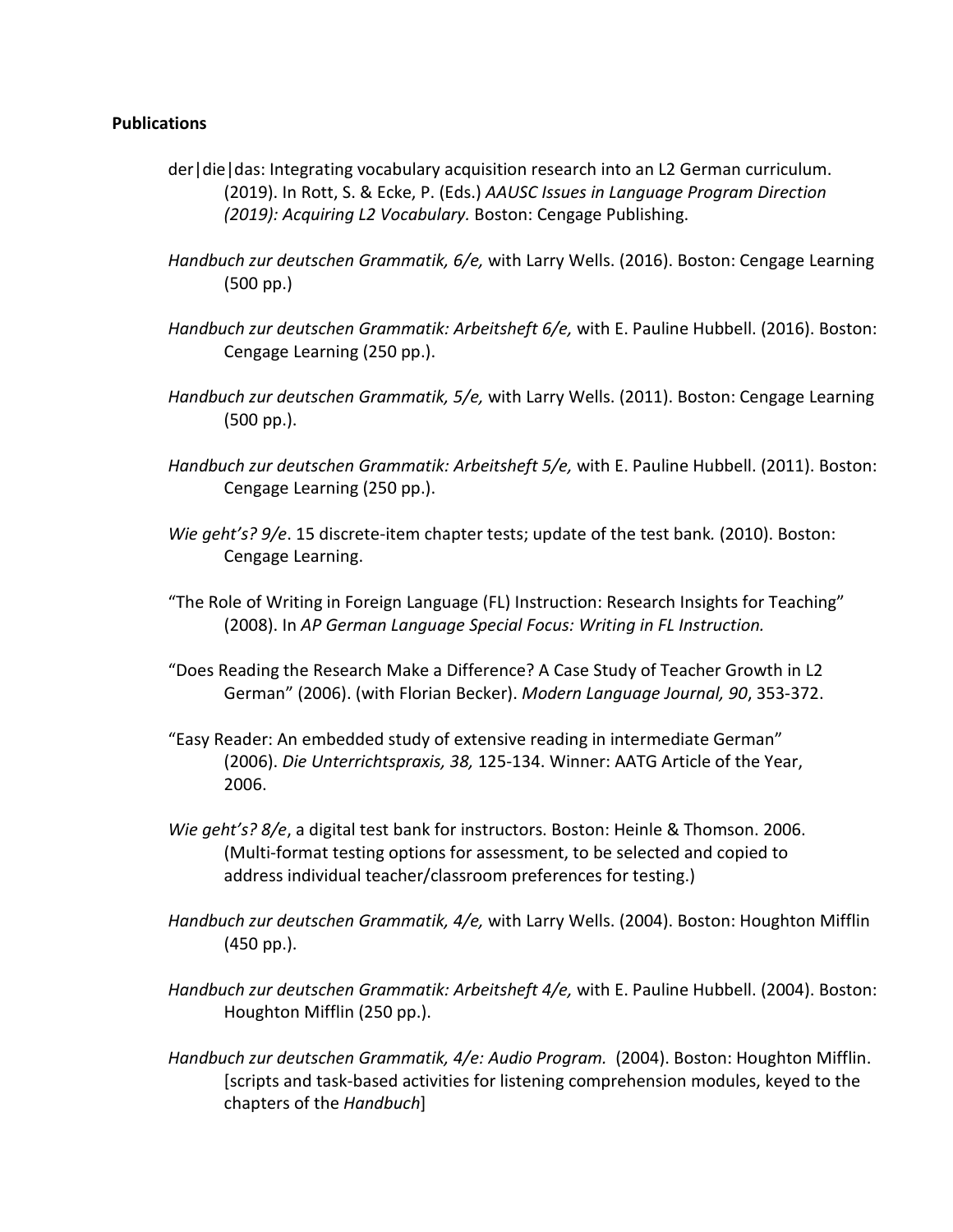- "A role for Action Research in the Foreign Language Classroom." (2002). In G. Peters (Ed.), *Teaching German in America: Past Progress and Future Promise* (pp. 451-472). Cherry Hill, NJ: American Association of Teachers of German, pp. {Reprinted from *Die Unterrichtspraxis, 32,* 107-119. Winner: AATG Article of the Year, 1999.]
- *Handbuch zur deutschen Grammatik*, *3/e*, with Larry Wells (2001). Boston: Houghton Mifflin (430 pp.).
- *Handbuch zur deutschen Grammatik: Arbeitsheft, 3/e* with E. Pauline Hubbell, [accompanying Wells, *Handbuch zur deutschen Grammatik*], D.C. Heath 245 pp. (2001).
- "Reflections on SLA and language teaching from the other side of the desk." (1997). *Consortium News: The Consortium for Language Teaching and Learning*, 4-6.
- "The Role of Research in Teaching." (1994). *Consortium News: The Consortium for Language Teaching and Learning*, 8-10.
- "Hit or Miss, or Missing: The Role of Second Language Acquisition Research in Language Teacher Training." (1994). *Die Unterrichtspraxis, 27,* 18-27.
- "Breaking the *Eis*: Communicative Opening Activities for the Beginning German Class." (1990). *Die Unterrichtspraxis, 22,* 164-174.
- "Re-visiting *Der Besuch der alten Dame*: Strategies for Interaction and Interpretation." (1989). *Die Unterrichtspraxis, 21,* 24-34. Winner: AATG Article of the Year, 1989.
- "Split Text/Split Reader: The Didactic Narratee of Jeremias Gotthelf," *Reader: Essays in Reader-response Theory, Criticism and Pedagogy*, 1991, 32-46.
- "The Teacher(')s in the Text: Jeremias Gotthelf's *Schulmeister* and the Poetics of Pedagogy," *West Virginia University Philological Review*, 1990, 22-29.
- "One Level Removed: Narrative Framing and Didacticism in the Tales of Jeremias Gotthelf," *Colloquia Germanica*, 23 (1990), 253-271.
- "The Scotch Novels of George MacDonald and the *Bildungsromane* of Jeremias Gotthelf: *Edelweiss* in the Heather?" *Studies in Scottish Literature*, 24 (1990), 49-67.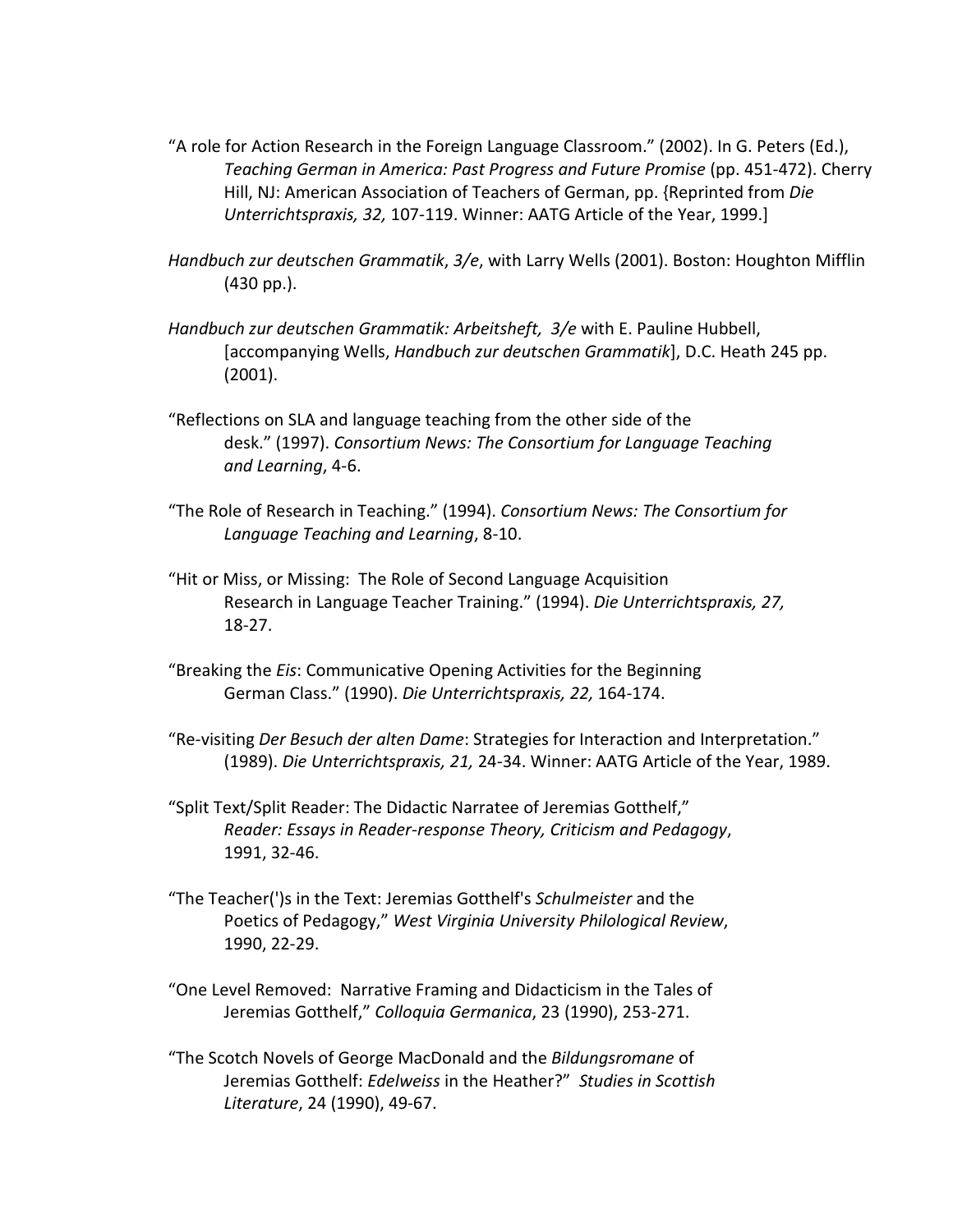"Spider in a Frame: The Didactic Structure of 'Die schwarze Spinne,'" *German Quarterly* 61 (1988), 403-418.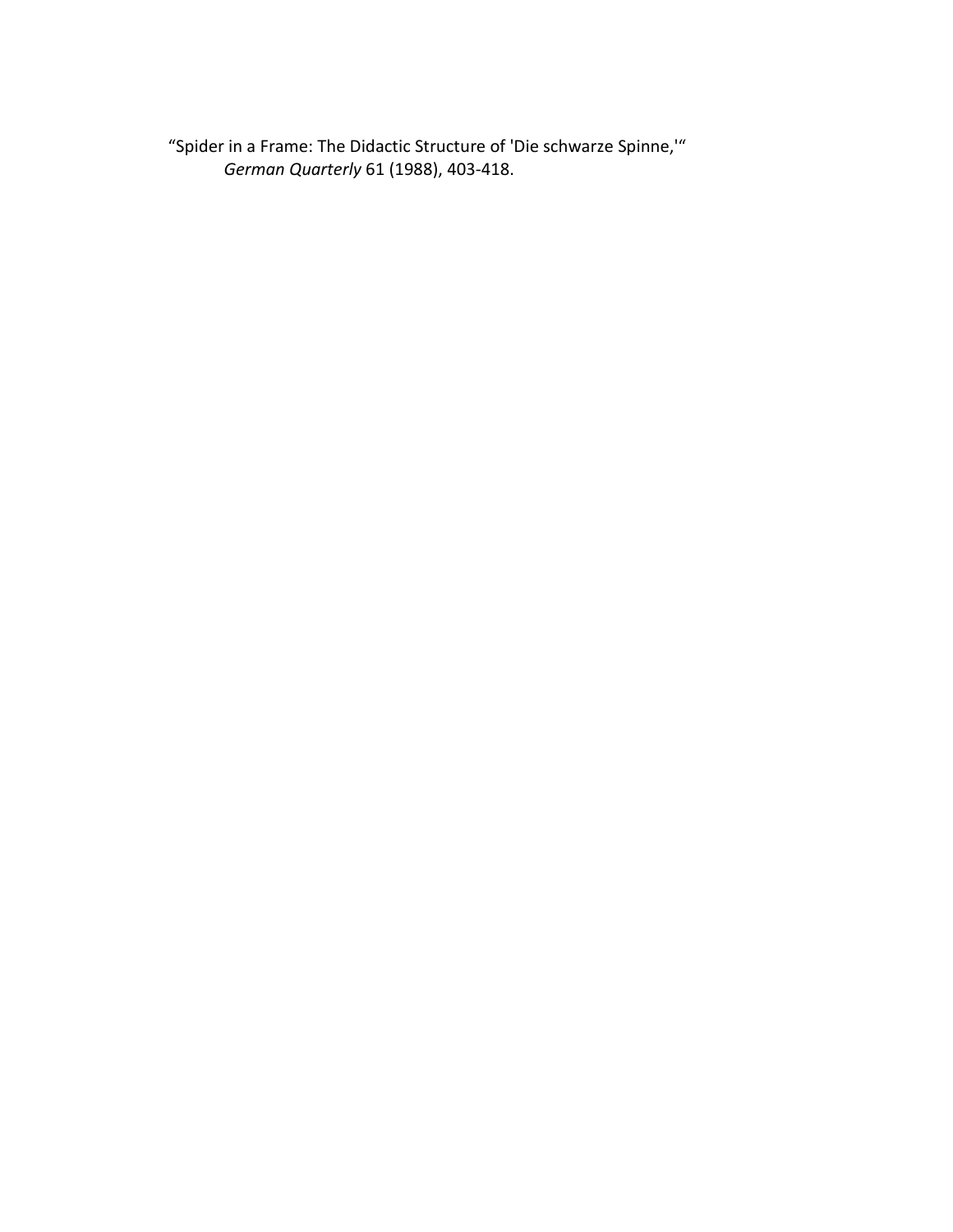## **Materials / Program Development**

- 2018 **der|die|das 2.0:** A wide-ranging update in cultural content throughout the curriculum, based on student feedback and input from collaborating institutions (Bowdoin, Wabash, Notre Dame)
- 2017 Wabash College (IN) adopts **der|die|das as** its first-year curriculum for Beginning German.
- 2016 Bowdoin College (ME) adopts **der|die|das as** its first-year curriculum for Beginning German.
- 2015 Notre Dame University (IN) adopts **der|die|das** as its first-year curriculum for Beginning German.
- 2014 **der|die|das:** a comprehensive first-year online textbook for German 101, focusing on the acquisition of high-frequency vocabulary; digitally recorded video and audio; modular design, which can be edited and personalized for a given group of students and TA's; piloted during 2-14-2015; used course-wide beginning in the Fall term 2015.
- 2011 The Facebook Project: a collaborative classroom pedagogy research project with two graduate AI's, using "Facebook Groups" as a means of investigating the extent to which generational differences affect students' use of social media in foreign language classrooms.
- 2010 München auf einen Klick: concept, design and development of an interactive Google map project that embeds student-created video and information pertaining to sites in Munich, to be used by current and future PIM participants. Web link: http://languages.princeton.edu/munich/
- 2008 Das Café-Projekt: coordination and development of a website for German 102/1025; simultaneously a website project for providing classroom-specific new media to students; and a AI training project for the critical development and deployment of this media, as the basis for a research/reflection paper.
- 2007 The AI-Website: development of a coordinated site for AI training, using Drupal software to organize syllabi, task descriptions, digital media for each day of class in German 101.
- 2006 Joined the Development Committee for the national AP German exam (ETS/College Board).
- 2005 Head developer of the online proficiency test for the Berlin Consortium for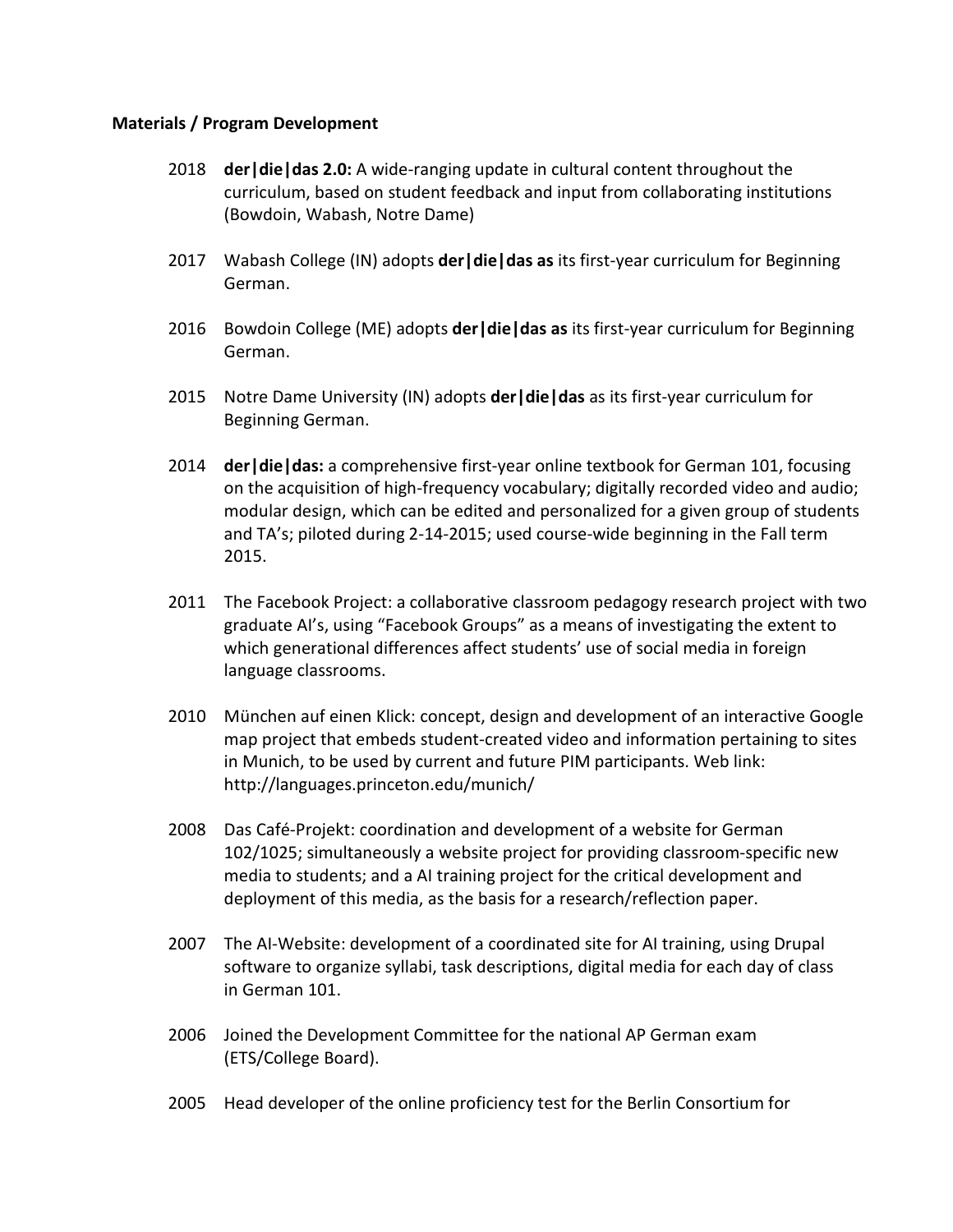German Studies; including test design; interaction with software programmer; script writing for video and audio segments; video editing; beta testing and organization.

- 2003 Conversion of *Wie geht's? interaktiv* to a Flash web-based program, working with graphic designers and programmers in OIT.
- 2003 Transfer of the Princeton German placement test to an online version, working with an outside vendor.
- 2003 Implementation a pilot program of Extensive Reading in German 105, using graded readers in an integrated extensive/intensive reading syllabus.
- 2000 Update of the CD-ROM program *Wie geht's? interaktiv*, using MacroMedia *Director*, and incorporating internet links, video, audio, picture, and text files in a task-based learning module.
- 1999 Princeton-in-Munich; funding, organization, and instruction for a subsidized intensive fourth semester course in Munich, in collaboration with the Goethe-Institut.
- 1997 Interactive CD-ROM program for German 101, using digitized video, audio, image and text; integrated with the German 101 textbook, *Wie geht's?* (SuperCard application); used at Vanderbilt University, Connecticut College, University of Cincinnati, and Binghamton University.
- 1995 Interactive computer activities for the Language Laboratory (HyperCard application; prototype for later SuperCard program).
- 1994 Development of a machined-scanned, computer-scored proficiency/placement test for use during Orientation (now used in German, French, and Spanish).
- 1993 Creation of video features to complement the topics and vocabulary of German 101-102 (listening comprehension and cultural literacy).
- 1992 Task-based exams for the German Reading Test (used during the Summer Reading Program and the November proficiency test.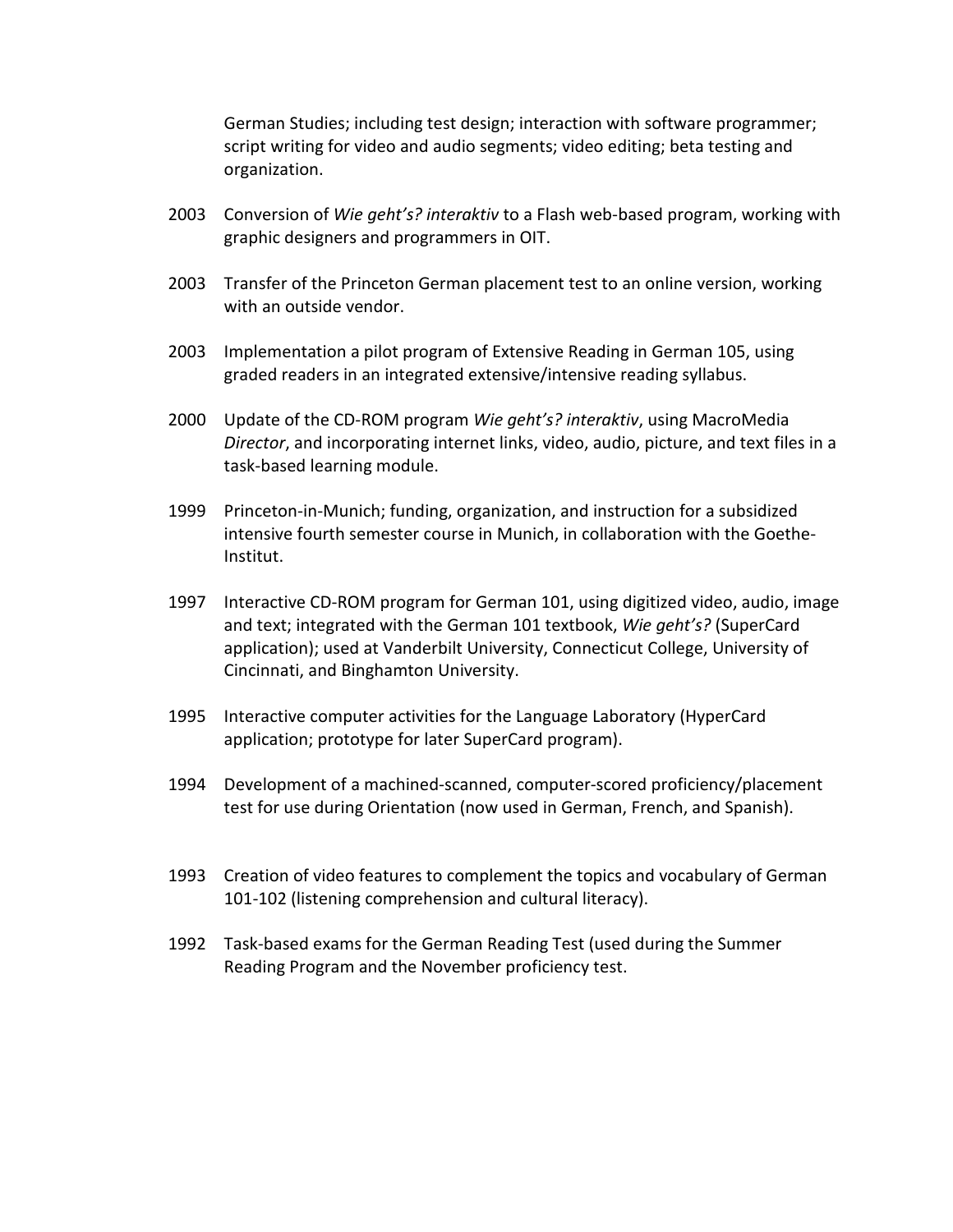#### **Presentations**

- "Essential Building Blocks for Effective and Efficient Vocabulary Learning." Annual Convention of the American Council on the Teaching of Foreign Languages. November 16, 2018.
- "High-Frequency Vocabulary Right from the Start: Classroom Perspectives." Annual Convention of the American Council on the Teaching of Foreign Languages. November 18, 2018.
- "L2 vocabulary and digital media: Curriculum choices and student strategies." ACTFL/AATG national convention, Nashville, TN. November 18, 2017.
- "Interactive task design for the L2 classroom." Wabash College, November 2, 2017.
- "L2 vocabulary pedagogy in the classroom." 2017-18 Campus-wide Seminar in Language Acquisition*: Research into Action.* Bowdoin College, September 29, 2017.
- Conference presentation: "Shared Lessons: Collaborative Curriculum Development and TA Training." 10<sup>th</sup> International Conference on Language Teacher Education: National Heritage Language Resource Center. UCLA. February 2-4, 2017.
- Colloquium: "So many words to learn …: Vocabulary Acquisition in L2 instruction." Center for the Study of Languages & Cultures. University of Notre Dame. November 1, 2015.
- Colloquium: "Developing a Vocabulary-based Curriculum for First-year German." Spring colloquium of the Princeton Center for Language Study. March 8, 2015.
- "Corrective Feedback in SLA Research and L2 Classroom Pedagogy." Keynote speaker / Dartmouth University "Language Share Fair," April 16, 2013.
- "Vocabulary-focused Language Instruction." Presented in the session "Word: A Vocabulary-centered approach to language acquisition," at the ACTFL/AATG national conference, Philadelphia, November 17, 2012.
- "Theory and *Praxis* in Corrective Feedback in the L2 Classroom," invited presentation for the Center for Language Study, Yale University, October 11, 2012.
- "The Facebook Project: Collaborating with tech-savvy TA's to develop L2 applications for their tech-savvier undergraduate students." Presented in the session "TA Development and Collaborative Change: Beliefs, Cognition, Technology" at the ACTFL/AATG national convention, Denver, CO. November 18, 2011.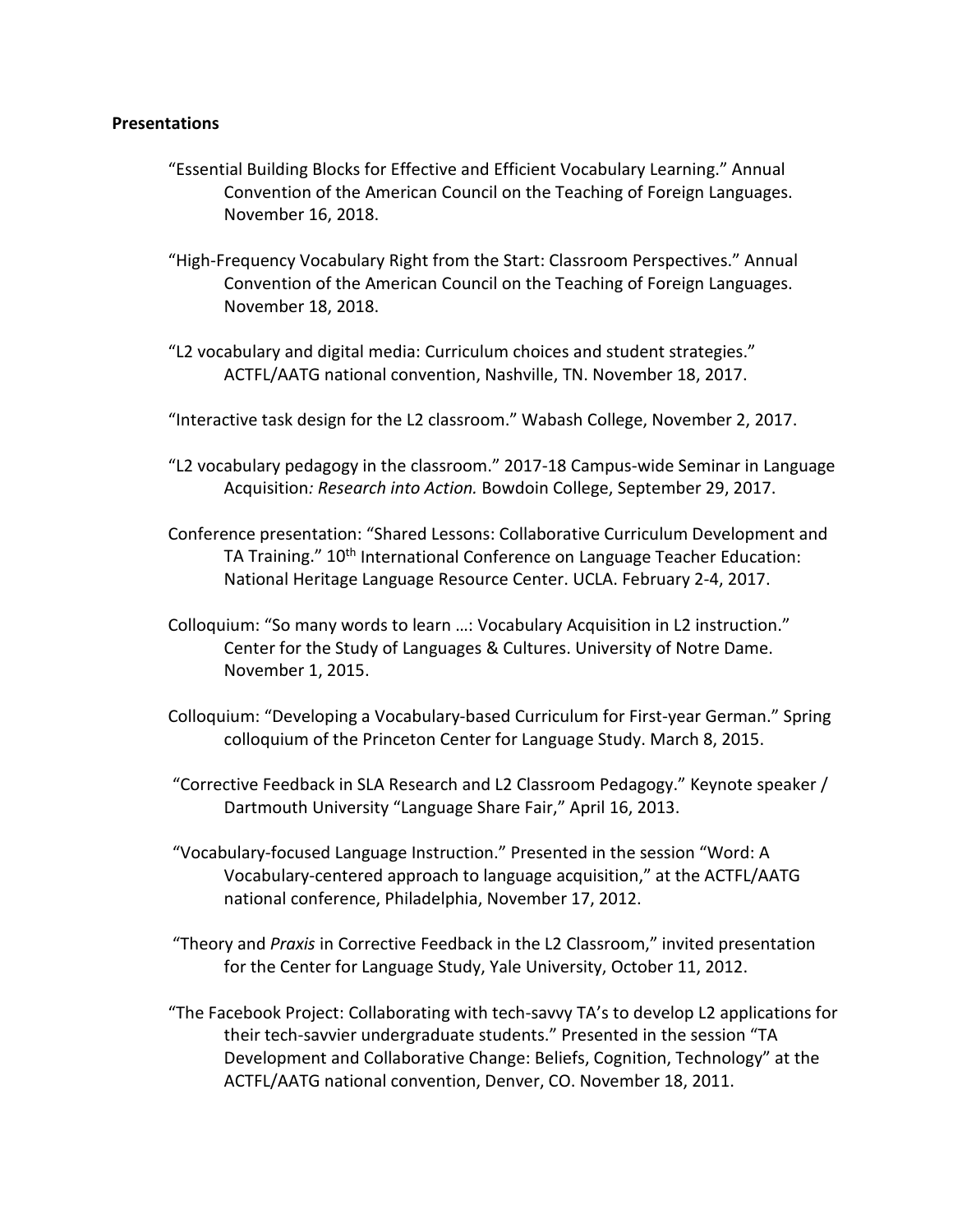"Does Written Corrective Feedback make a difference?" Rider University, May 5, 2011.

- "Nip it in the bud? Theory and *Praxis* in oral/written feedback in Beginning German." Rutgers University, October 22, 2010.
- "Current research and practice in corrective feedback." Davidson College (Yale Pedagogy Seminar), May 13, 2010.
- Paper: "Das Café-Projekt: A case study of TA training, technology and pedagogy." AAUSC national conference, Michigan State University, East Lansing, MI. October 10, 2008.
- Workshop: "The Role of Writing in Beginning L2 Instruction," TA training, Center for Language Teaching, Yale University. August, 2008.
- Conference presentation: "Taking Tests to Task: An Action Research Project on Assessment Procedures in Beginning German." AATG/ACTFL national convention, Nashville, TN. November, 2006.
- Symposium: "Program Development for Less Commonly Taught Languages." Princeton University. October, 2006.
- Workshop: "A workshop on Second Language Testing," Bard College, Annandale-on-Hudson, NY. September, 2006.
- Workshop: "Feedback and Task Design," TA training, Center for Language Teaching, Yale University. August, 2006.
- Symposium: "Communicative Language Teaching: Theoretical considerations and classroom implementation." Plenary speaker, Kenyon College, Kenyon, OH. November, 2005.
- Paper: "Extensive Reading: Theory and *Praxis* at the intermediate level." Plenary speaker, Midwest Consortium for German Studies, Northwestern University, Evanston, IL. May, 2004.
- Chair, Program Committee for the ACTFL/AATG national meeting in Chicago 2004.
- Section Chair: *Collaborative TA Projects*. ACTFL / AATG meeting Philadelphia. November, 2003.
- Paper: "Extensive Reading in the Intermediate German Classroom: A case study." ACTFL/AATG national convention, Philadelphia. November, 2003.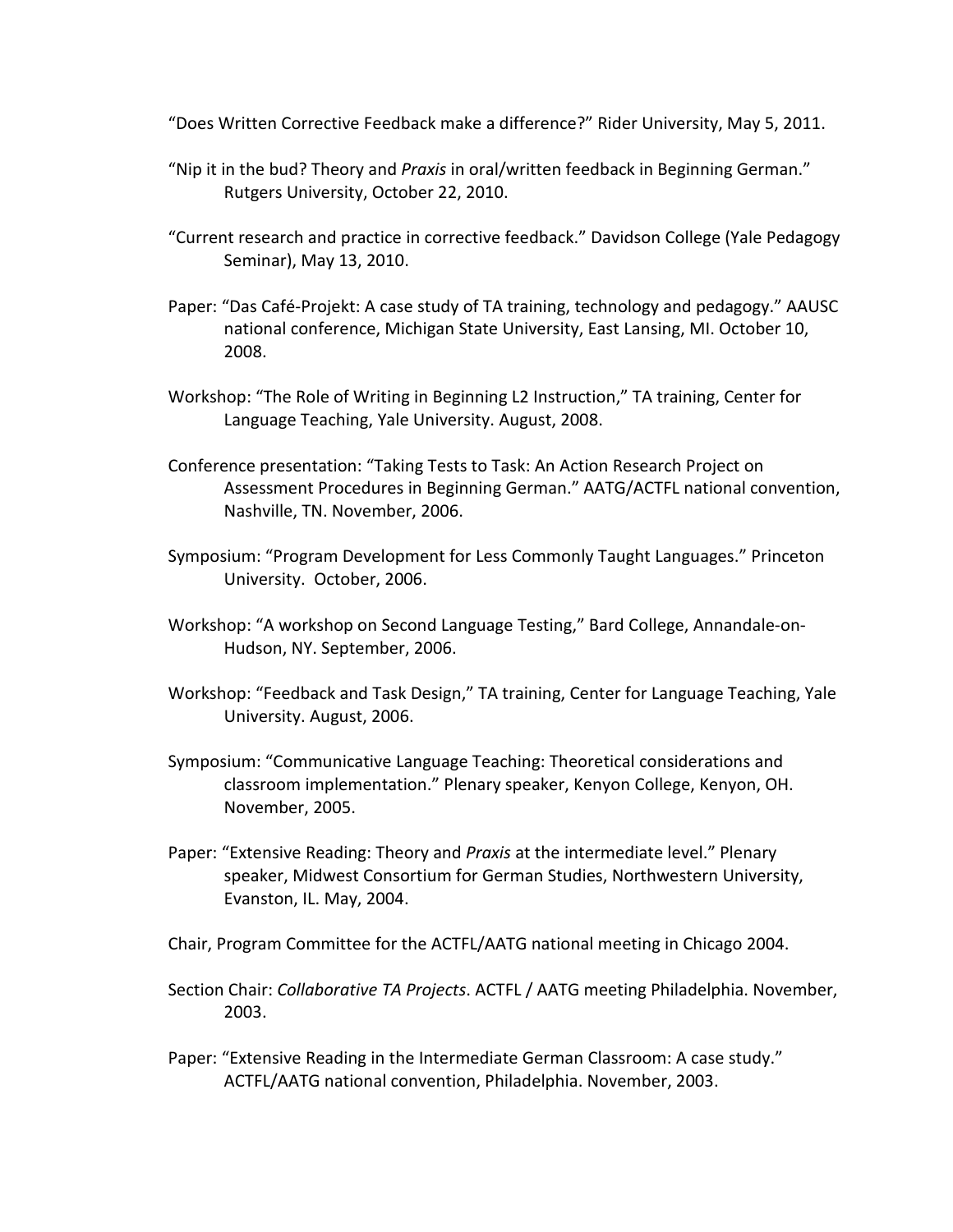- Workshop: Increasing Student Participation in FL Classes; the Department of French and Italian, Princeton University. October, 2003
- Workshop: "Input Processing: Theoretical bases and classroom applications in beginning FL instruction." Plenary speaker, annual meeting of the American Association of the Teachers of Korean, Berkeley, CA. June, 2003.
- Paper: "Negotiated Meanings: Action Research and TA training," AATG/AAUSC national convention, Salt Lake City, UT. November, 2002.
- Workshop**: "**Task Design and Task Sequencing in Beginning Language Instruction," Rutgers University, New Brunswick, NJ. February, 2002
- Workshop: "Corrective Feedback in the Beginning German Classroom," AATG meeting, Goethe-Insitut, New York City, NY. March, 2000.
- Paper: "Theory-based Action Research: A Model for TA Training," ACTFL/AAUSC national convention, Dallas, TX. November, 1999.
- Paper: "Designing Interactive Materials for the Beginning Language Classroom," ACTFL/AATG national convention, Chicago, IL. November, 1998.
- Workshop: "Integrating Literary Texts into Intermediate German Instruction," for the graduate TA's in German, Rutgers University, New Brunswick. NJ. October, 1998.
- Workshop: "Computer Applications for Beginning / Intermediate German Instruction," AATG meeting at Vassar College, February 28, 1998.
- Workshop: "Authoring Interactive Multi-Media Programs," German Department at the University of Cincinnati, November 6-8, 1997.
- Paper: "Action Research and TA Training," Brown University, Providence, RI. November, 1998.
- Paper: "How to Waste Time on the Computer: A critique of software applications for language acquisition," for the Princeton colloquium series, "New Tools for Teaching and Learning," March, 1997.
- Paper: "Language Teaching and Error Correction: Theory and application," Cotsen Seminar, Princeton University, March, 1996.
- Paper: "Adaptive Language Lab Materials: a computer model," Rider College Language Laboratory, February, 1996.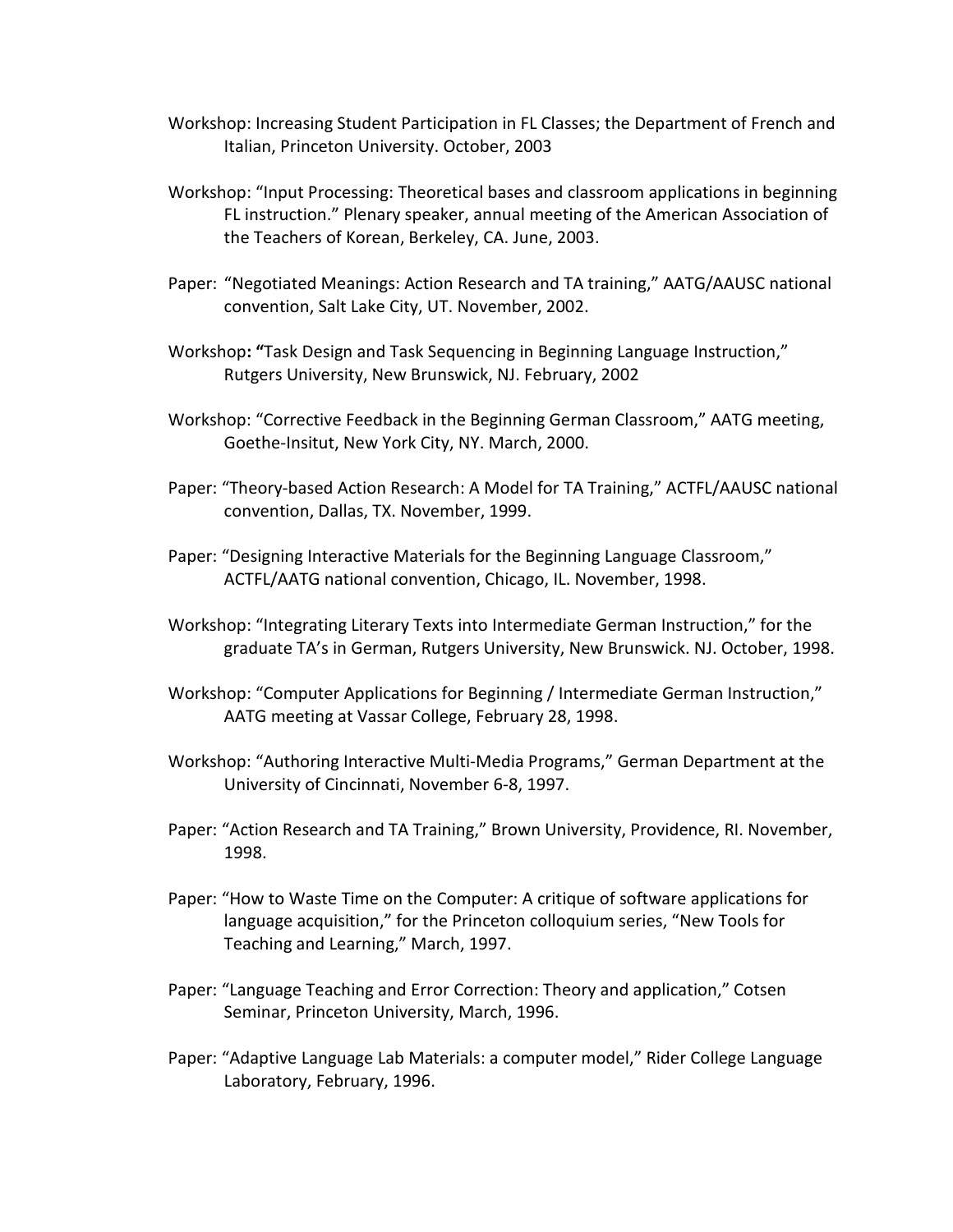- Paper: "Future Directions for the Language Laboratory in Second Language Pedagogy," New Media Center (Princeton University), December, 1995.
- Paper: "Open or closed: Task type, accuracy, and self-monitoring," American Association of Applied Linguists, Long Beach, CA, March, 1995.
- Paper: "Task Design and Grammatical Consciousness-Raising," Rutgers University, October, 1994.
- Paper: "Metacognitive Learning Strategies and Processing Constraints," Brown University Colloquium: "Foreign Languages Across the Curriculum," Providence, RI. April, 1994.
- Paper: "Issues in Syllabus Design: Needs Analysis and the Second Year Curriculum," German Department, Rutgers University, New Brunswick, NJ. April, 1994.
- Paper: "Taking Textbooks to Task: an analysis of first-year German textbooks in light of second language acquisition theory," Rutgers University, New Brunswick, NJ. April, 1992.
- Paper: "The Teacher(')s in the Text: The Poetics of Pedagogy in Jeremias Gotthelf's *Schulmeister* (1838)," Colloquium on Literature and Film, West Virginia University, Morgantown, WV. September, 1988.
- Paper: "Herbei, O Ihr (un)Gläubigen: The Changing Image of *Heiliger Abend* in 19th-century German literature," NEMLA, , Wilmington, DE April 1, 1989.
- Workshop: "A Grammar-Focus for Interactive Tasks," foreign language faculty of Union College, Schenectady NY. October, 1994.
- Workshop: "Beyond 'Turn-to-your-partner-and-say-something': Task Design and Interactive Classroom Discourse," AATG meeting, Dartmouth College, April, 1991.
- Workshop: "Strategies for Interactive Communication at the Beginning Level," Hartwick Language Conference, September 21, 1988
- Workshop: "Interactive Group Work for Beginning Language Classes" New York State Association of Foreign Languages, Binghamton University, Binghamton, NY. September, 1988, Binghamton University
- Workshop: "Communicative Resources for Beginning German New York Central Region AATG, Cortland, NY, April, 1988.